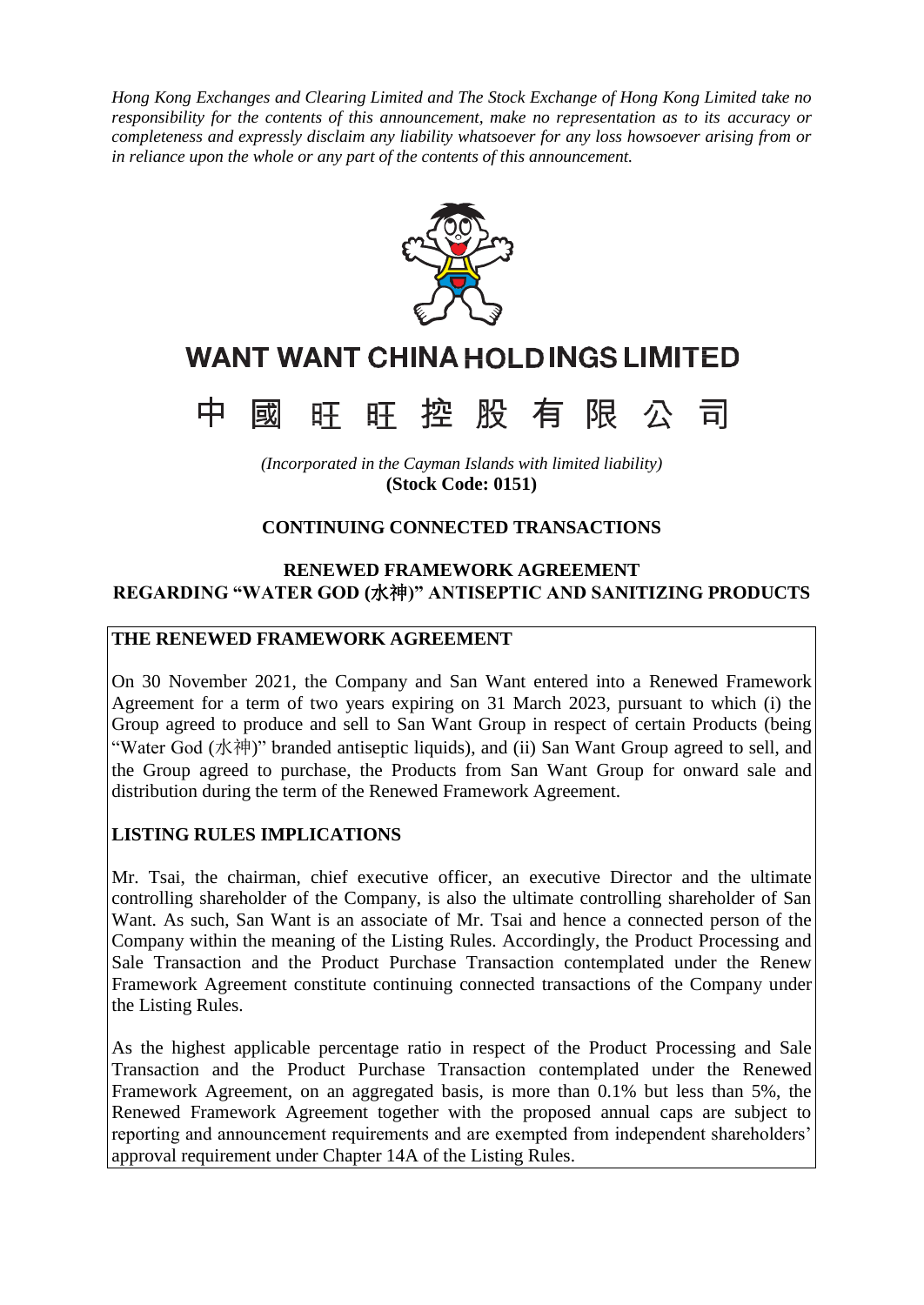## **THE RENEWED FRAMEWORK AGREEMENT**

Reference is made to the announcement of the Company dated 3 April 2020 in relation to (i) the provision of processing services and packaging materials by the Group to San Want Group in respect of certain Products (being "Water God (水神)" branded antiseptic liquids), and (ii) the purchase of Products from San Want Group for the Group's onward sale and distribution pursuant to the Framework Agreement.

The Board is pleased to announce that on 30 November 2021, the Company and San Want entered into a Renewed Framework Agreement for a term of two years from 1 April 2021 to 31 March 2023 (both dates inclusive), pursuant to which (i) the Group agreed to process and sell to San Want Group in respect of certain Products (being "Water God (水神)" branded antiseptic liquids), and (ii) San Want Group agreed to sell, and the Group agreed to purchase, the Products from San Want Group for onward sale and distribution during the term of the Renewed Framework Agreement. The principal terms of the Renewed Framework Agreement are set out below.

| Date of agreement                                                         | $\ddot{\cdot}$ |            | 30 November 2021                                                                                                                                                                                                                              |
|---------------------------------------------------------------------------|----------------|------------|-----------------------------------------------------------------------------------------------------------------------------------------------------------------------------------------------------------------------------------------------|
| <b>Parties</b>                                                            | $\ddot{\cdot}$ |            | $(1)$ The Company<br>$(2)$ San Want                                                                                                                                                                                                           |
|                                                                           |                |            | Members of the Group and subsidiaries of San Want may enter<br>into separate agreement(s)/purchase orders which set out the<br>quantity, date and place of delivery and other terms pursuant to<br>the Renewed Framework Agreement.           |
| <b>Term</b>                                                               | $\ddot{\cdot}$ |            | 1 April 2021 to 31 March 2023                                                                                                                                                                                                                 |
| <b>The Products</b>                                                       | $\ddot{\cdot}$ |            | "Water God (水神)" branded antiseptic and sanitizing products,<br>mainly including antiseptic liquids, wipes, feminine hygiene<br>wash, antiseptic sprays, mouthwash and other consumables.                                                     |
| <b>Nature</b><br>of the transactions<br>contemplated under<br>the Renewed | $\ddot{\cdot}$ | <b>(1)</b> | Processing and sales of certain Products to San Want<br>Group<br>(the<br>"Product Processing<br><b>Sale</b><br>and<br>Transaction")                                                                                                           |
| <b>Framework</b><br><b>Agreement</b>                                      |                |            | The Group shall manufacture certain Products (being<br>"Water God (水神)" branded antiseptic liquids) in<br>accordance with the specifications and requirements<br>provided by San Want Group and then sell such Products<br>to San Want Group. |
|                                                                           |                | (2)        | Purchase of the Products (the "Product Purchase<br>Transaction")                                                                                                                                                                              |
|                                                                           |                |            | San Want Group shall sell, and the Group shall purchase,<br>the Products for onward sale and distribution through the<br>Group's distribution channels.                                                                                       |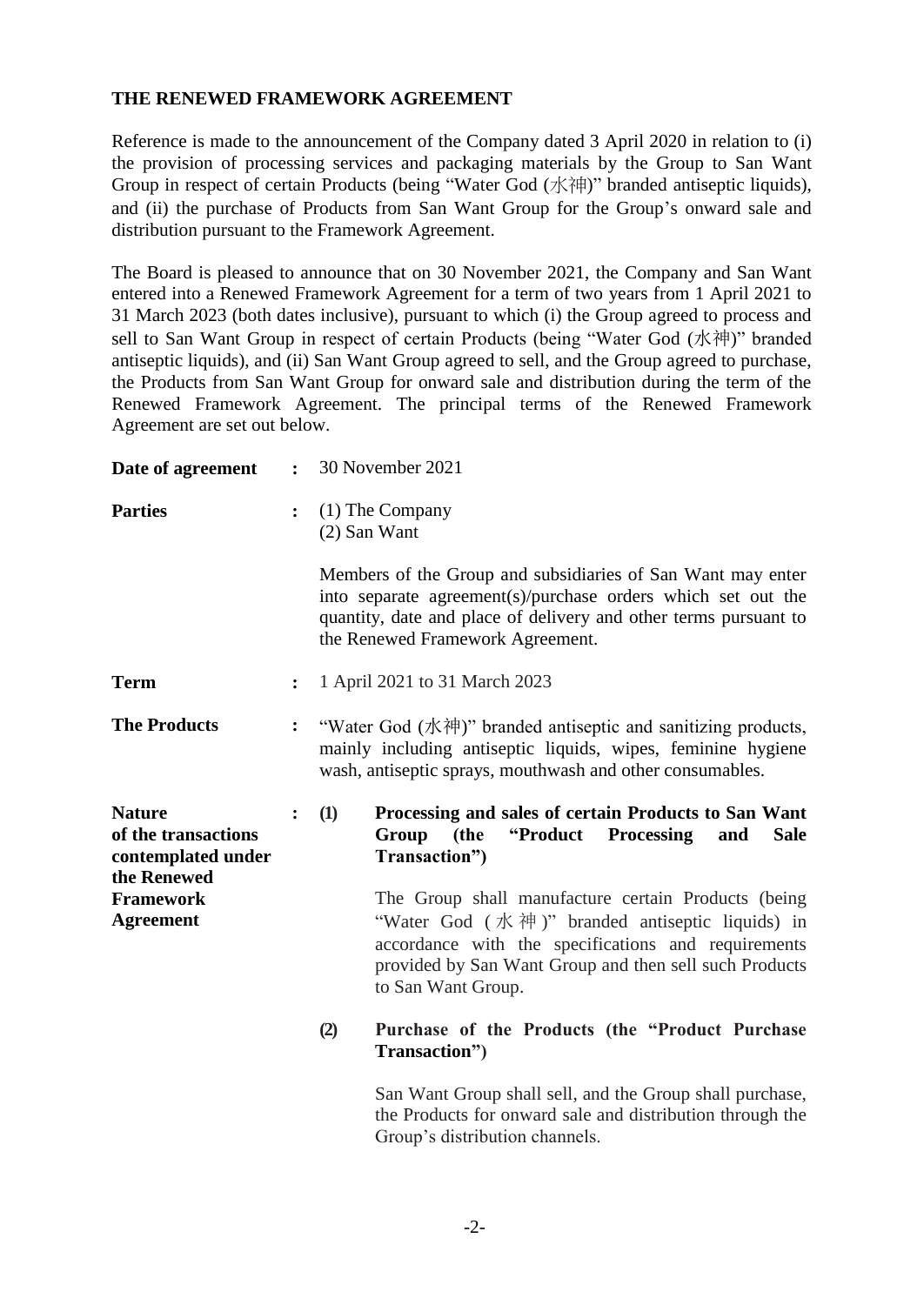### **Pricing Terms : (1) The Product Processing and Sale Transaction**

The Group shall provide all the raw materials, packaging materials, direct labour and variable production costs to produce certain Products (being "Water God (水神)" branded antiseptic liquids) in accordance with the specifications and requirements provided by San Want Group and then sell to San Want Group at the price which shall be determined based on the Group's total direct production costs incurred (including, among others, raw materials costs, packaging material costs, labour costs and variable production costs) plus a 5% profit margin, inclusive of value-added tax.

#### **(2) The Product Purchase Transaction**

San Want Group shall offer the most favourable selling price to the Group which shall represent a discount to San Want Group's recommended retail prices to end consumers for the Products in different packaging specifications (inclusive of value-added tax), and such discount shall not be less than the discount offered by San Want Group to its other customers.

Since there are more than a dozen of items involved in the Products and the discounts applied vary materially for different items of different specifications and targeted distribution channels, the Board takes the view that the specific numbers of discounts offered to the Group are commercially sensitive, and the disclosure of the same in the announcement may not be meaningful to the Shareholders either.

In assessing the discounts offered by San Want Group to the Group, the Directors (including the independent nonexecutive Directors) were provided with a schedule setting out the discounts offered by San Want Group to the Group and its other customers for each item of the Products before entering into the Renewed Framework Agreement. As part of the internal control procedures, the finance department of the Company will perform this procedure again every six months during the term of the Renewed Framework Agreement to ensure that the discounts offered to the Group are not less than the discounts offered by San Want Group to its other customers.

The pricing terms of the transactions contemplated under the Renewed Framework Agreement were negotiated on an arm's length basis, and determined in the ordinary course of business on normal commercial terms or better, and are no less favourable

-3-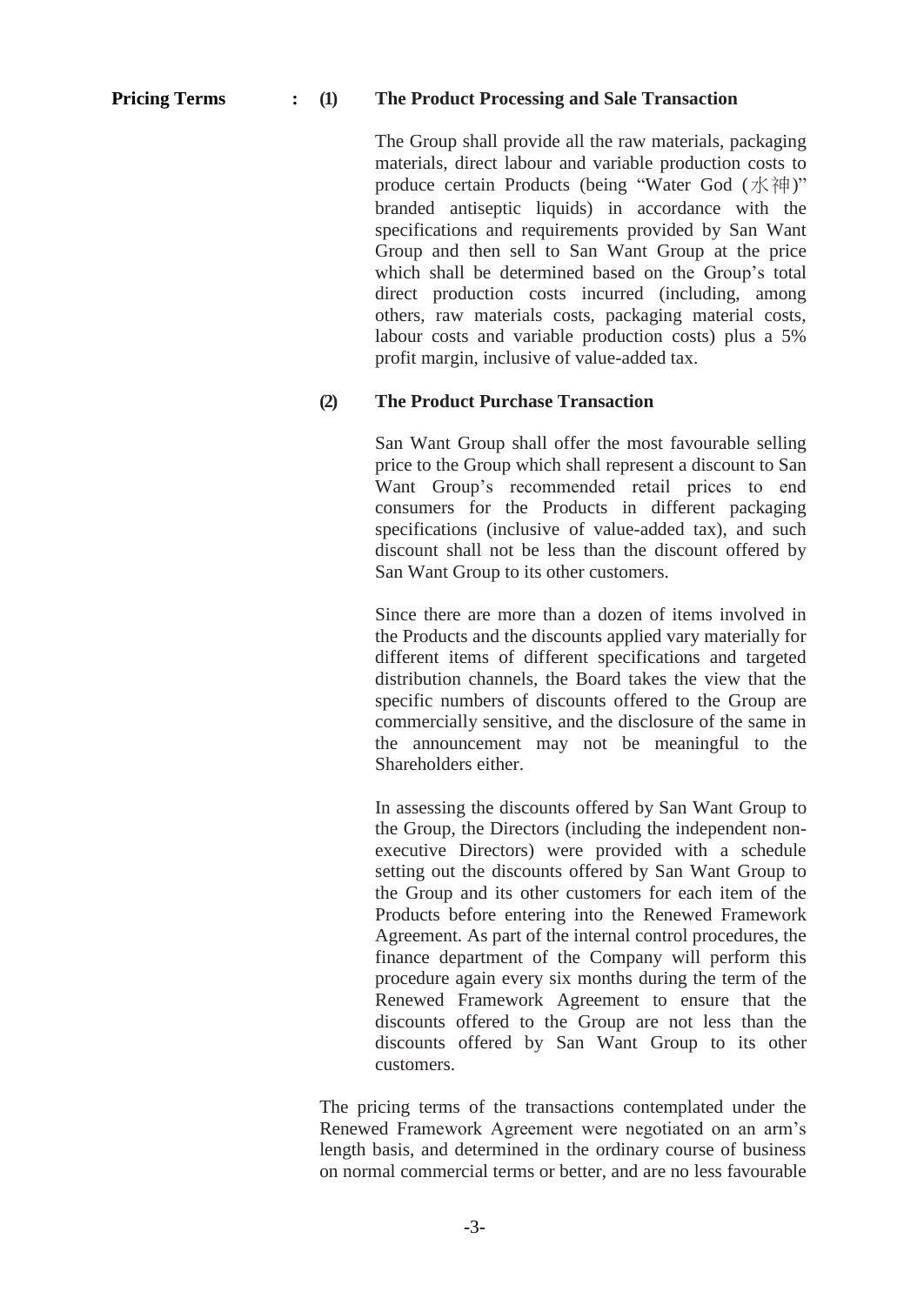to the Group than those available with independent third parties.

**Payment Terms :** Subsidiaries of San Want shall pay for the Products under the Product Processing and Sale Transaction within 30 days after receipt of the invoices.

> Members of the Group shall pay the purchase price under the Product Purchase Transaction within 30 days after the completion of inspection for acceptance and receipt of invoices of the relevant Products.

#### **PROPOSED ANNUAL CAPS**

#### **(1) The Product Processing and Sale Transaction**

The proposed annual cap in respect of the Product Processing and Sale Transaction contemplated under the Renewed Framework Agreement for each of the years ending 31 March 2022 and 31 March 2023 is RMB5,000,000. The annual cap was determined after taking into account the unit direct production cost, the 5% profit margin, as well as the expected quantities of such Products (being "Water God (水神)" branded antiseptic liquids) to be processed during the term.

#### **(2) The Product Purchase Transaction**

The proposed annual cap in respect of the Product Purchase Transaction contemplated under the Renewed Framework Agreement for each of the years ending 31 March 2022 and 31 March 2023 is RMB70,000,000. The annual cap was determined after taking into account the purchase price of the Products and the expected purchase quantities of the Products to be onward sold and distributed through the Group's distribution channels during the term.

## **HISTORICAL TRANSACTION AMOUNTS**

The historical annual caps for the transactions contemplated under the Framework Agreement for the year ended 31 March 2021 were RMB10,700,000 in respect of the processing services and RMB65,300,000 in respect of the purchase of Products from San Want Group. The Group did not receive any processing fee and the historical transaction amount for the purchase of Products from San Want Group contemplated under the Framework Agreement for the year ended 31 March 2021 was RMB45,849,000, which did not exceed relevant historical annual caps.

The actual transaction amounts incurred for the Product Processing and Sale Transaction and Product Purchase Transaction contemplated under the Renewed Framework Agreement during the six months from 1 April 2021 to 30 September 2021 were approximately RMB780,000 and RMB16,885,000, respectively. Based on the Group's management accounts and information currently available to the Directors, all applicable percentage ratios in respect of the actual transaction amount incurred during 1 April 2021 and up to the date of the announcement of the Product Processing and Sale Transaction and Product Purchase Transaction transactions, on an aggregated basis, were less than 0.1%.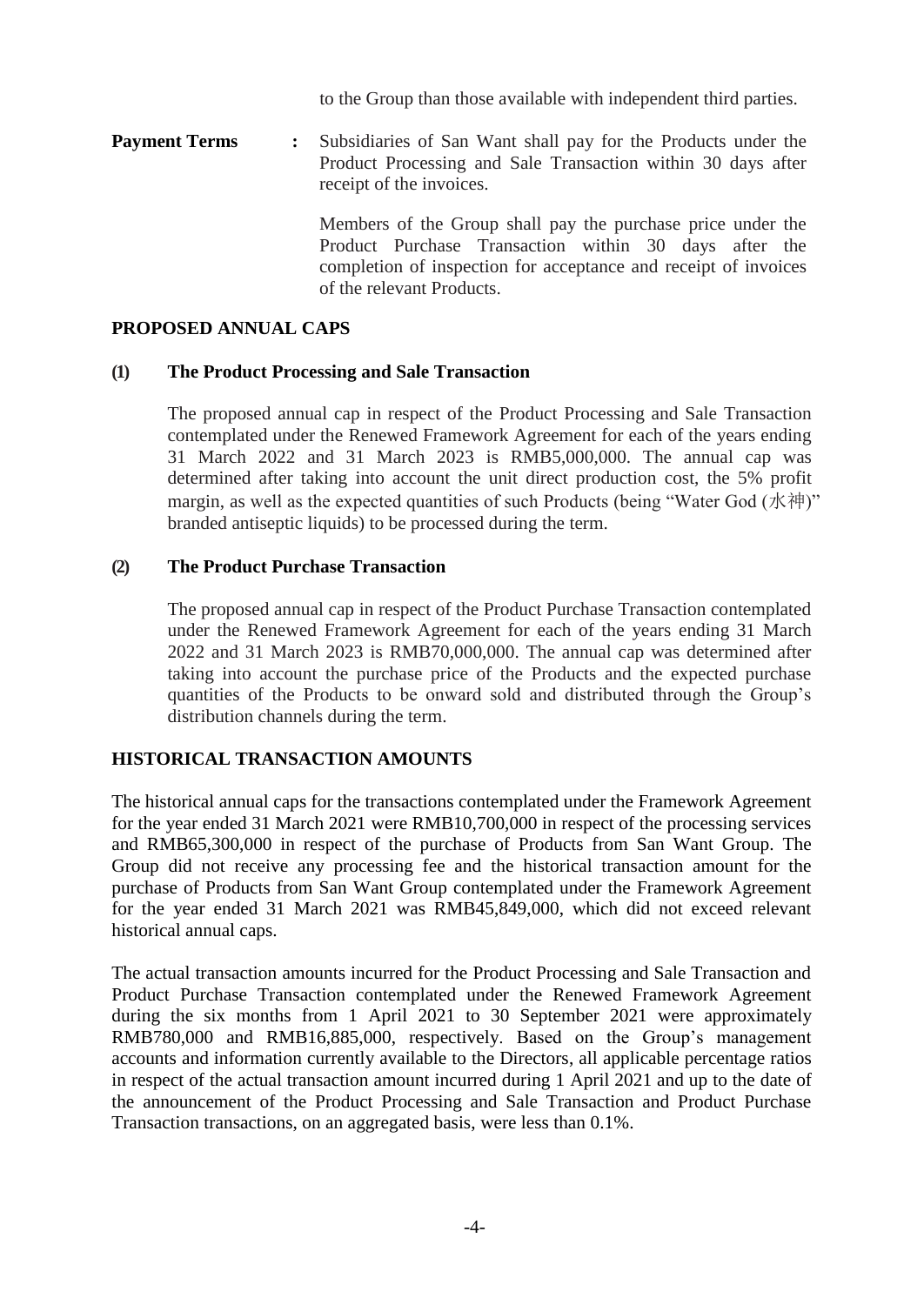#### **REASONS AND BENEFITS OF THE RENEWED FRAMEWORK AGREEMENT**

In view of the increasing awareness of personal hygiene and growing consumers' demand for cleaning and sanitizing products in the post-pandemic era, the Group intends to, by entering into the Renewed Framework Agreement, continue to leverage on its existing production capacities as well as sales and distribution capabilities, to serve such consumer needs for cleaning and sanitizing products while providing the Group with a source of revenue.

The Directors (including the independent non-executive Directors) are of the view that the transactions contemplated under the Renewed Framework Agreement are conducted on arm's length basis, on normal commercial terms or better and in the ordinary and usual course of business of the Group, and that the terms of the Renewed Framework Agreement, including the annual caps for the Product Processing and Sale Transaction and the Product Purchase Transaction thereunder, are fair and reasonable and such transactions are in the interests of the Company and its shareholders as a whole.

#### **LISTING RULES IMPLICATIONS**

Mr. Tsai, the chairman, chief executive officer, an executive Director and the ultimate controlling shareholder of the Company, is also the ultimate controlling shareholder of San Want. As such, San Want is an associate of Mr. Tsai and hence a connected person of the Company within the meaning of the Listing Rules. Accordingly, the Product Processing and Sale Transaction and the Product Purchase Transaction contemplated under the Renewed Framework Agreement constitute continuing connected transactions of the Company under the Listing Rules.

As the highest applicable percentage ratio in respect of the Product Processing and Sale Transaction and the Product Purchase Transaction contemplated under the Renewed Framework Agreement, on an aggregated basis, is more than 0.1% but less than 5%, the Renewed Framework Agreement together with the proposed annual caps are subject to reporting and announcement requirements and are exempted from independent shareholders' approval requirement under Chapter 14A of the Listing Rules.

Pursuant to the relevant requirements under the Listing Rules and the articles of association of the Company, Mr. Tsai, Mr. Tsai Shao-Chung, Mr. Tsai Wang-Chia, Mr. Huang Yung-Sung, Mr. Chu Chi-Wen, Mr. Tsai Ming Hui, Mr. Maki Haruo and Mr. Cheng Wen-Hsien are considered to have an interest in the transactions contemplated under the Renewed Framework Agreement. For this reason, each of them did not count into the quorum and were excused when the transactions were discussed at the relevant Board meeting, and had abstained from voting on the Board resolutions approving the transactions.

## **INFORMATION ON THE COMPANY AND SAN WANT**

The Company is an investment holding company. The principal business activities of the Group are the manufacturing, distribution and sale of rice crackers, dairy products and beverages, snack foods and other products.

San Want is a company incorporated in Barbados with limited liability. Its principal business activities are the operation of hospital, hotel and property businesses and other investments.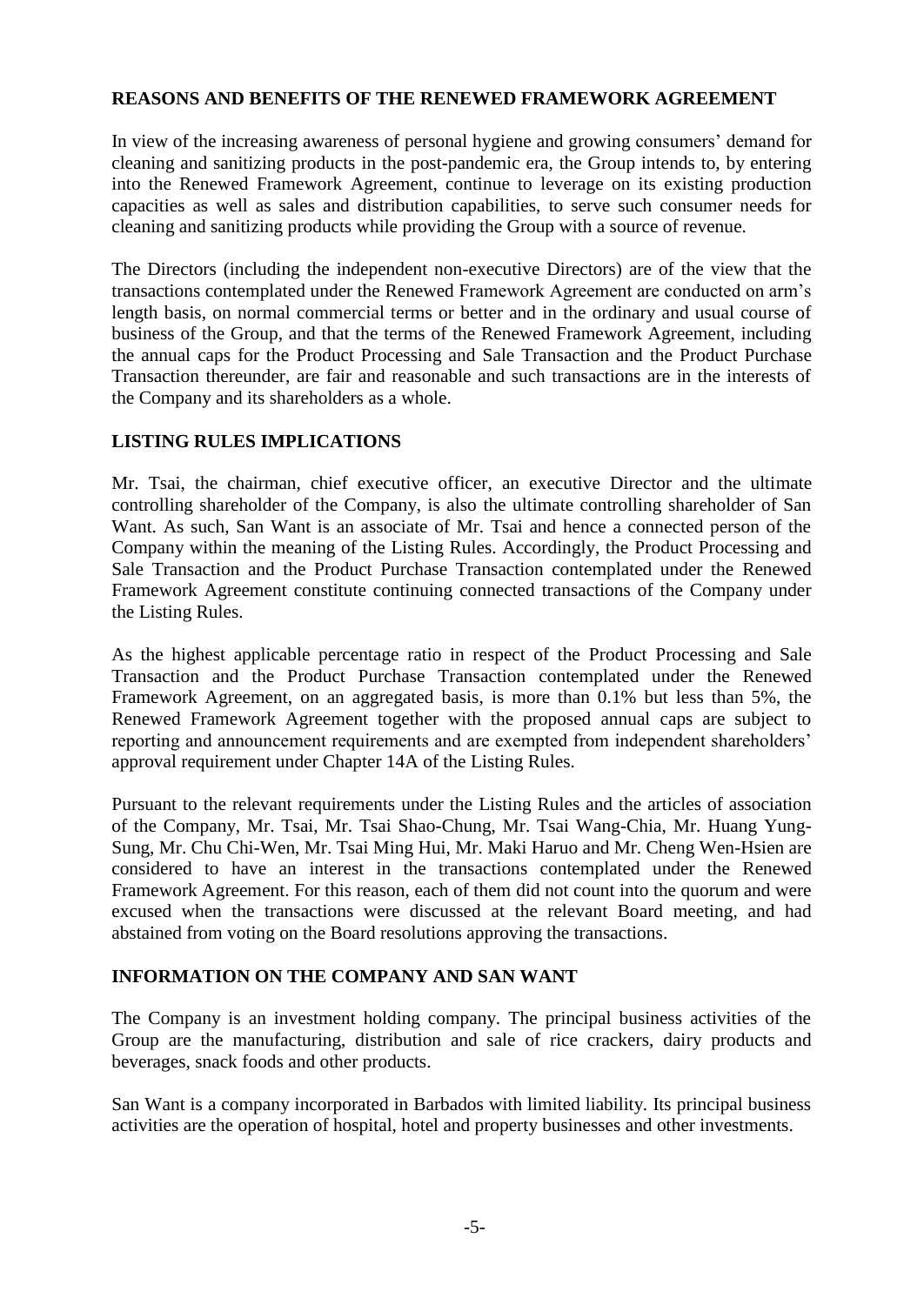## **DEFINITIONS**

In this announcement, the following words and expressions shall have the following meanings unless the context requires otherwise:

| "Board"                          | the board of Directors of the Company                                                                                                                                                                                                                                                                                                                           |
|----------------------------------|-----------------------------------------------------------------------------------------------------------------------------------------------------------------------------------------------------------------------------------------------------------------------------------------------------------------------------------------------------------------|
| "Company"                        | Want Want China Holdings Limited, a company<br>incorporated as an exempted company with limited<br>liability under the laws of the Cayman Islands, whose<br>shares are listed on the Main Board of the Stock<br>Exchange                                                                                                                                        |
| "connected person"               | has the meaning ascribed to it under the Listing Rules                                                                                                                                                                                                                                                                                                          |
| "controlling shareholder"        | has the meaning ascribed to it under the Listing Rules                                                                                                                                                                                                                                                                                                          |
| "Director(s)"                    | the director(s) of the Company                                                                                                                                                                                                                                                                                                                                  |
| "Framework Agreement"            | the framework agreement dated 3 April 2020 between<br>the Company and San Want in respect of the provision of<br>processing services and packaging materials from the<br>Group to San Want Group in respect of certain Products<br>(being "Water God (水神)" branded antiseptic liquids), and<br>the purchase of the Products by the Group from San<br>Want Group |
| "Group"                          | the Company and its subsidiaries                                                                                                                                                                                                                                                                                                                                |
| "Listing Rules"                  | the Rules Governing the Listing of Securities on the Stock<br>Exchange                                                                                                                                                                                                                                                                                          |
| "Mr. Tsai"                       | Mr. Tsai Eng-Meng, the chairman, chief executive<br>executive Director<br>ultimate<br>officer,<br>the<br>and<br>an<br>controlling shareholder of the Company                                                                                                                                                                                                    |
| "percentage ratio(s)"            | has the meaning ascribed to it under the Listing Rules                                                                                                                                                                                                                                                                                                          |
| "Products"                       | "Water God $(\nparallel \mathcal{R} \mathcal{H})$ " branded antiseptic and sanitizing<br>products, mainly including antiseptic liquids, wipes,<br>feminine hygiene wash, antiseptic sprays, mouthwash and<br>other consumables                                                                                                                                  |
| "PRC"                            | the People's Republic of China                                                                                                                                                                                                                                                                                                                                  |
| "Renewed Framework<br>Agreement" | the framework agreement dated 30 November 2021<br>between the Company and San Want pursuant to which<br>the Group agreed to (i) produce and sell to San Want<br>Group in respect of certain Products (being "Water God<br>$($ 水神 $)$ " branded antiseptic liquids), and (ii) purchase the<br>Products from San Want Group for onward sale and                   |